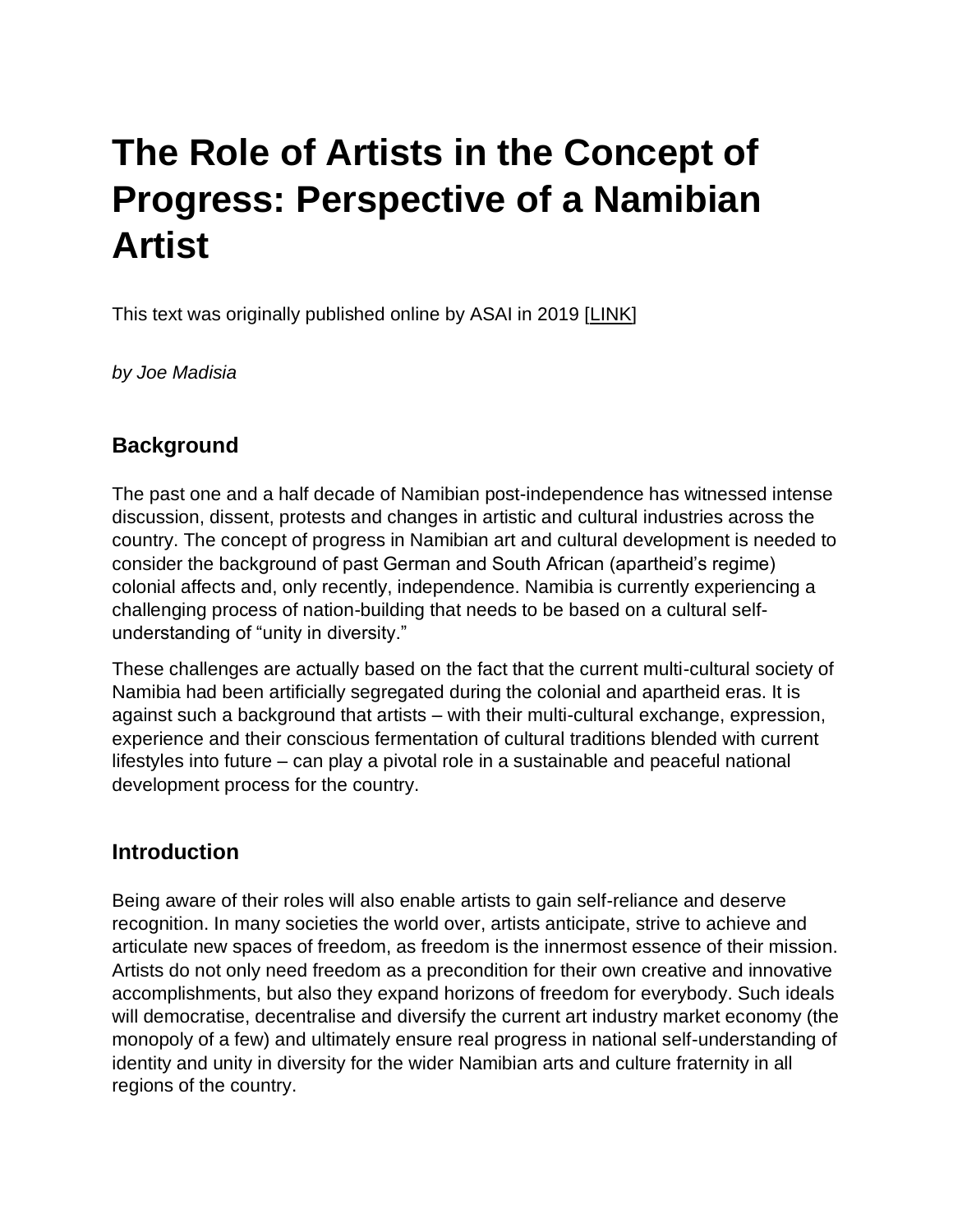The snail pace during the last fourteen years in the transformation of the arts made artists realise that coercive negotiation of cultural and artistic practice needs to be more sporadic and systematic in order to ensure the deconstruction of colonial aftereffects, as well as rising neo-colonialist/liberal and hegemonic tendencies. To achieve what has been said will require artistic and social commitment that balances artistic and cultural economics with commitment for cultural equity and empowerment through decentralisation among the diversity of the Namibian population.

Only then, in my view, can we talk about a true concept of progress that is nationally collective consciousness.

All these aspirations are currently interpreted by Namibian artists and society as hope for a better future, which makes one aware "to what degree hope is a permanent force" in every artist and human being, a driving power as long as s/he lives. We all must realise that such "hope is attached to a concept of progress toward a final stage of realisation" which will not materialise immediately or even never [1]. Rather, it will be vested in the creation of what is possible and visible for us in each particular state of history over the next twenty five years, meeting the concept of progress which is in line with the VISION 2030 national ideals.

# **The Past Histories on Concepts of Progress**

We are not the first people who are actually faced with concepts of progress, although we may often feel as if we are the only ones. The startling principal is that ideas and theories do not exist apart from historically existing people; the history of ideas is actually the history of mankind. Philosophies, legal theories, economics, science, technology, sociology, psychology, etc. are creative artistic works as "products of ideas." They are historically conditioned forms of consciousness, adaptable, functional and inseparably interwoven with events characterising each given historical epoch.

There have been many desperate, confused epochs everywhere, especially if one focuses on our immediate pre-independence period. The reformers – who then, as freedom fighters – made the choice to start the armed liberation struggle, rewriting the political theories, needed a remarkable degree of courage to keep up with their concept of progress towards an independent Namibian State. Many people at the time may have seen such approaches as irrational, and such reformers may have been told by some that it would be a fatal hope. However, today, many of us are appreciative to realise that they were actually right in not giving up in their ideals of progress. "When others wavered," the subtitle of Namibian President Sam Nujoma's autobiography published recently, echoes such ideals.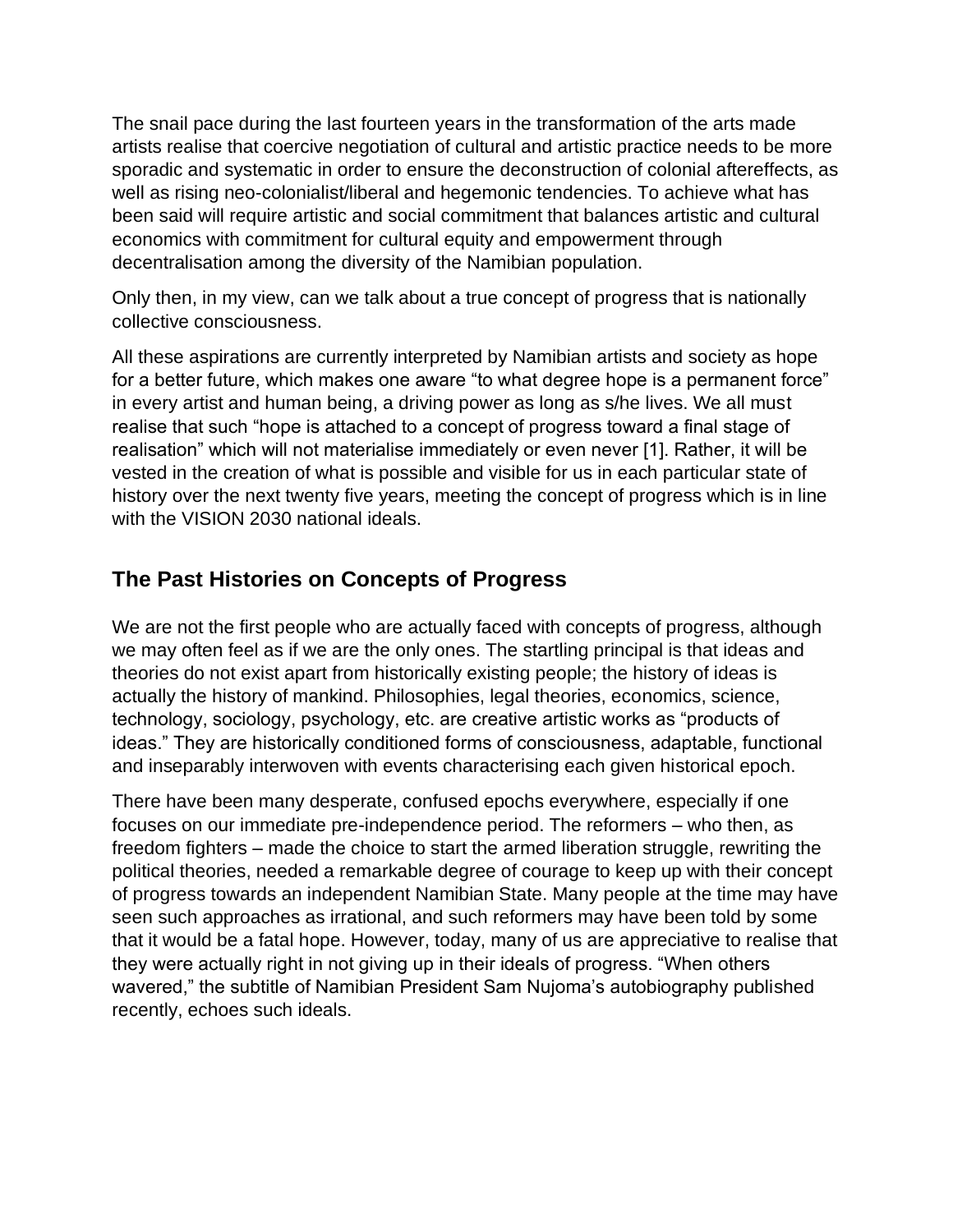# **The Change of Utilities**

In common parlance, the term 'progress' is associated with technical and scientific advancement or anything which enhances the comforts of human life. "The idea of progress is that humanity is capable of improving its condition of existence – today can be better than yesterday and tomorrow even better than today." [2]

Historically, our African Namibian traditionally applied crafts and arts of our culture were developed and refined by woodcarvers, potters, leather tanners, smelters, dancers and, above all, their own barter systems. Arts, science and technology were vested, then, in their contextualised, day to day material and spiritual culture, customs, knowledge and activities. Elders, in their times, produced a systematic account of techniques of all the skills, and it still serves today as a reliable and authoritative source of information in our museums and heritage institutions, as well as by way of oral history that has been handed to us over many generations.

Within such organising systems, the arts and craftsmen in guilds, promotion, patronage, protection and development of their skills was assured in their times by trade specialists in the courts of kingdoms. Of course, patronage changed gradually over the last centuries with the influx of missionaries, European tradesmen, colonialism, colonial resistance, independence and, today, democracy and smart partnership which mark world civilisations in the twenty first century.

Such development went hand in hand with introduction from precision and machinemade wares into today's digital era. One can safely say that the twenty first century's aesthetic, tectonic and digital values have historically shifted beneath humankind's feet. Our own spiritual, textural and scientific values have, to some degrees, made way to our acceptance of new patrons, leading to a "decline of African aesthetics."

These and other sea changes herald the beginning of a more complex equation of economic, technological, cultural and political balances of power as nations become increasingly interdependent, even to be felt in Africa, or Namibia for that matter.

## **Interdependence on Utilities and Resources**

Politicians, business, scientists, philosophers and technologists, artists, poets, writers and actors predict that this will be a decade of cooperation and shared interest as new challenges – the greenhouse effects, population pressures, HIV-Aids epidemic, gender, poverty, the communication and media revolution, transfer of capital, goods, raw material and political hegemony – are all transcending national borders. "It enables African elites to consume products of western civilisation without having to go through the difficult and long-term process of building the productive base of their societies. It is far easier to shop in the global market than try to build industries yourself." [3]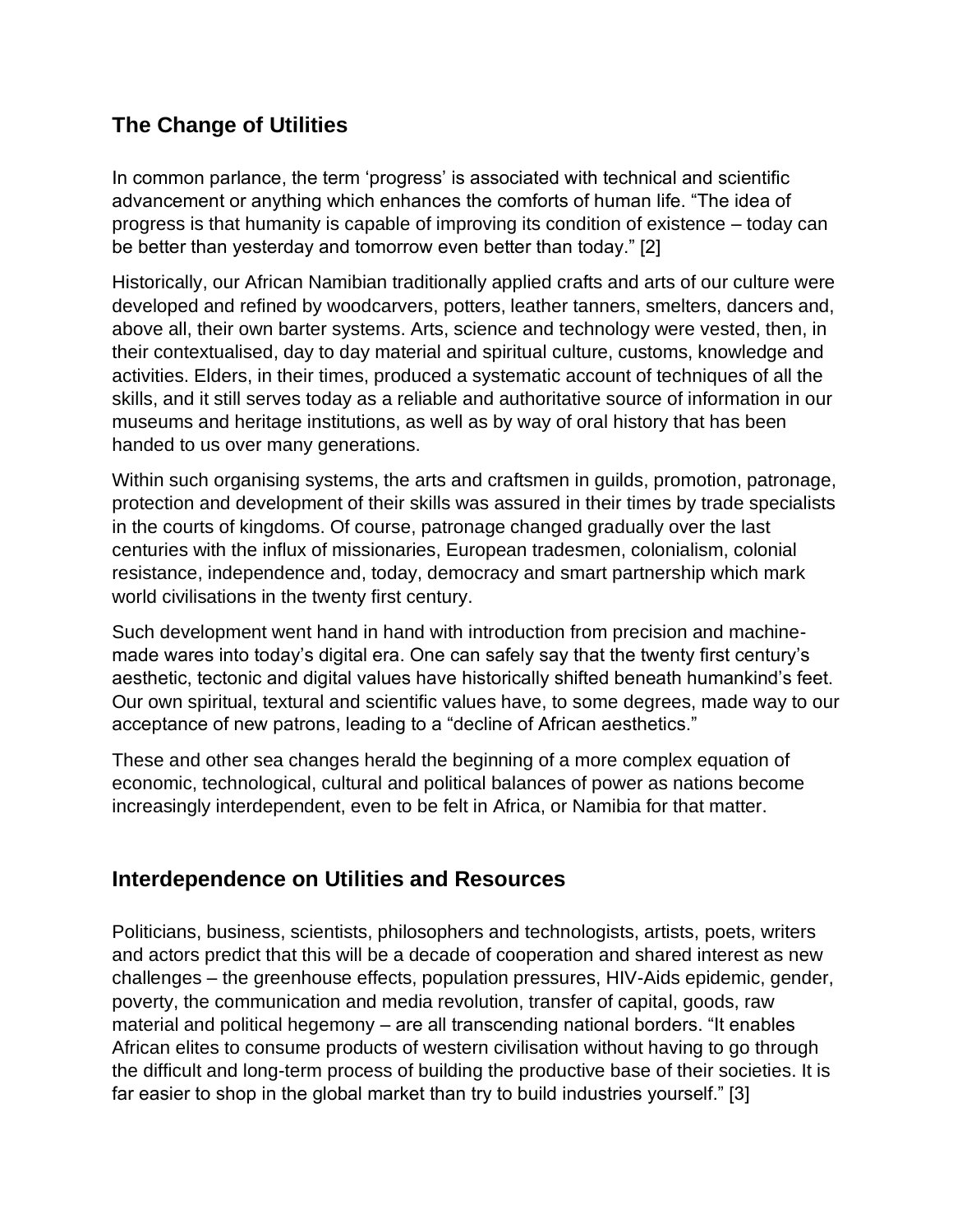When considering the redistribution of current socio-economic conditions in Namibia, it will be useful to think of them as belonging to different layers on the economic structure. At the bottom are the majority of people who are poor; they are are too impoverished to participate fully in the economic, cultural and political life of their society. In the middle layer are people that vary in degrees of wealth who have access to local up-markets and the global economy. On top is the minority: public servants, executives, elites and globe trotters negotiating smart partnership deals.

Amidst cooperation and shared interest exists also a national interest, demanding one to focus on foreign policy implications of the explosion in science, technology and cultural innovation. Such a world situation may also affect how governments feed, care and create employment for their people.

The backbone of any synthesised conceptual frame for human equity in a plural and multi-cultural society needs to be conscious that the local peoples' reality has to be the starting point, not the problem itself. It is, in such a situation, that those community of peoples' authors – like musicians, artists, writers, filmmakers, actors and many indigenous cultural representatives – should play a meaningful role.

Namibia's democracy movement has been influenced by foreign policy (and politics at large), as some ordinary citizens – as individuals in the country – have increased input on decisions to honour the individual's rights. The result is that the quality and depth of our democracy is questioned, because we have an elite democracy with regular nochoice or limited-choice elections. In such a democratic situation, wherein social thinkers and artists must became aware of a new reality, that should spontaneously give way to ensure that a practical decision is also an ethical decision that derive[s] from a collective decision of multi–cultural participation.

## **Ethical, Practical and Collective**

It is worth noting briefly where these ethical principles come from. Ethics can be defined as the product of morality. That is to say, morality supplies the profound base of ideas from which ethical standards can proceed. Morality comes from many sources, including utilitarianism, religion, humanism, language, art and design imperatives.

Namibia needs to deal with three moral foundations as representation for ethics: Western (as our National Official language, commodities and economic assistance), our own African traditional values (and sporadically eroding humanity), as well as the recent Asian influences (through trade and skills).

Therefore, it becomes important to ask: whose way of representing knowledge will be in control? A nation without their own indigenous representation system, in a worst case scenario, gets reduced to being intellectual consumers looking up to the dominant culture. In the best case, they could become producers, but only within the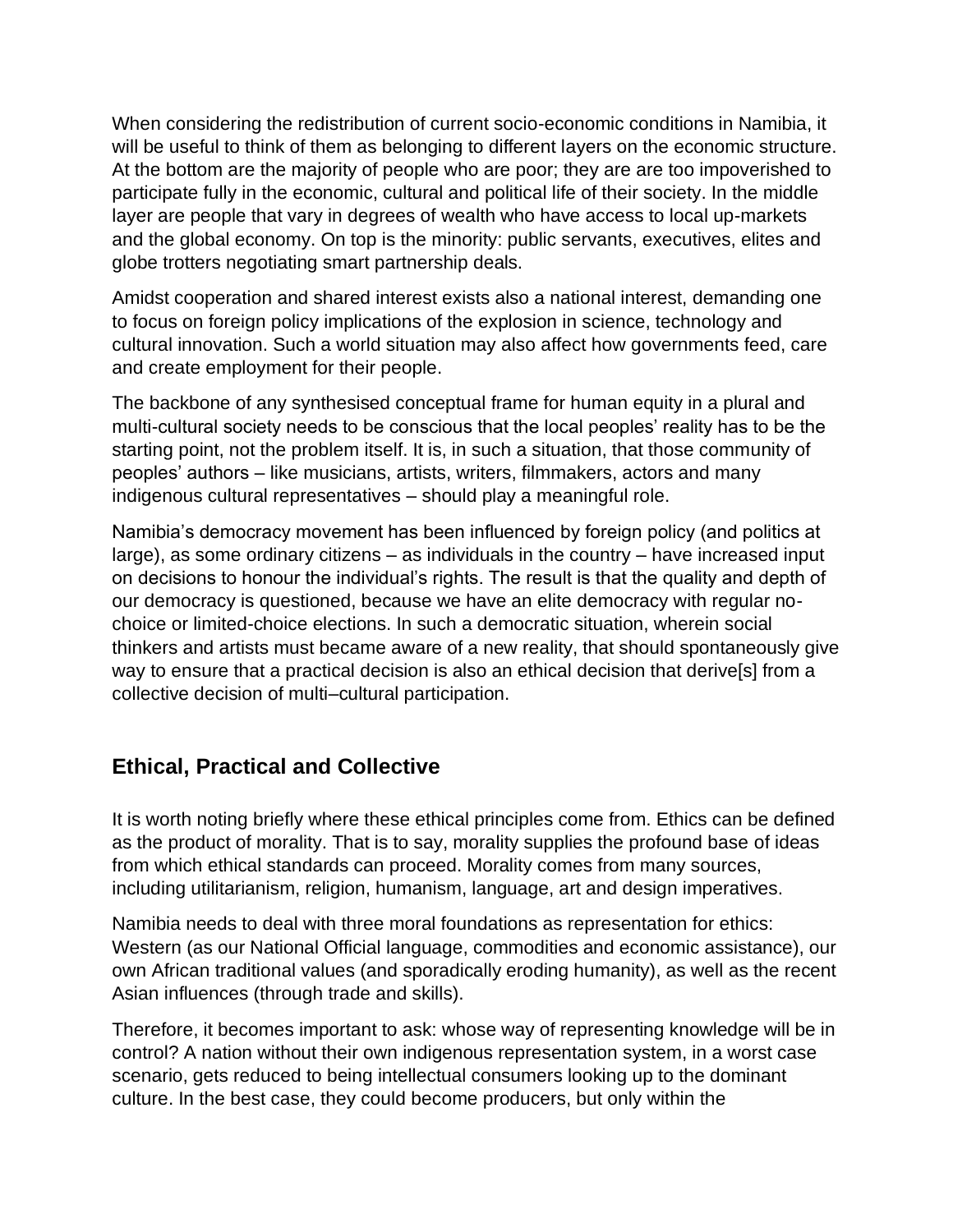representation system and controlled by the dominant culture, as it happened also with some Namibian politicians who address large indigenous crowds in the official English language. The result is that African crowds no longer meet their politicians as equal partners, but rather as African politicians in Western straight-jackets through a Western language. Such meetings take place on a Western platform under conditions shaped by Western ethics and ideas of progress. That is why one notices that traditional leaders and some politicians prefer to address their audiences in an indigenous vernacular, whereafter it is translated by an interpreter into English.

"The reputation, name, and appearance, the usual measure and weight of a [imported] thing, what it counts for – originally almost always wrong and arbitrary – all this grows from generation unto generation, merely because people believe in it, until it gradually grows to be part of the thing and turns into its very body," writes Friedrich Nietzsche. "What at first was appearance becomes in the end, almost invariably, the essence and is effective as such." [4] Thus, all systems and sources (in this case, English) send out their ethical proportions of x-rays. These are often in heavy competition, not only within their own ethical systems, but also with the ethical systems sent forth by other moral foundations. This could lead to confusion, vandalism and alienation of the masses.

"First and foremost, the arts and culture must be part of all levels of education, if we are not just to raise technocrats without values or ethics. Aesthetics cannot be confined to an elite unless we wish to create conditions for vandalism and other forces of alienation in our society." [5] Such concerns expressed in the Draft Arts and Culture policy of Namibia raises serious worries. Since independence, there has been an ongoing debate, discussion and negotiation on the socio-economic and cultural wealth distribution of the country. Especially between the arts practitioners, state institutions and "Principal Government Art Role Players" (as decision makers in arts development) [6] over the relevance of representation of foreign ethics to develop a coordinated local Namibian arts and culture industry.

## **Appeal To Make Collective Decisions**

This debate became increasingly lively during the mid-nineties and has been heightened by the current need to develop the Namibian Arts Industry. There are three groups of detractors: ones who argue that arts development needs to be institutionalised, decision makers who are caught in the middle, and the artists and art unionists who claim we are dealing with a three-dimensional ethical decision.

Upon analysis of what is really happening in the development of national Namibian arts and relations, it becomes self-evident that, if we focus on the acts, policies and principles, all the tools are already in place. [7] This makes us aware that national development pervades and permeates in all aspects of human activities such as arts, science and technology. None of the three are reducible to nothing. Realising this will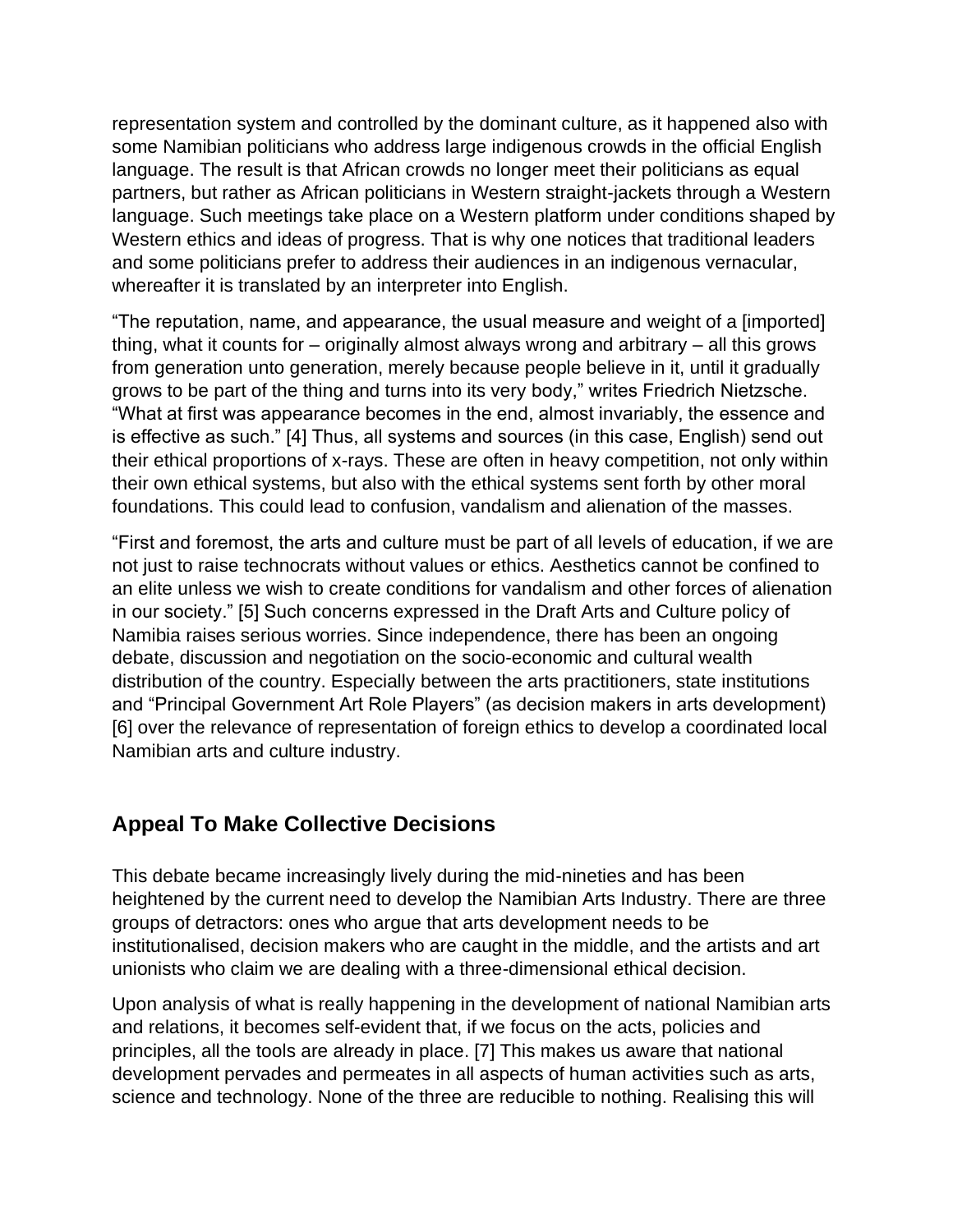motivate us to implement the state policy of decentralisation in order to rise above mundane demands in life, such as unemployment, poverty and loss of values. The National Development Plan states, "Decentralisation aims to ensure economic, cultural and social economy development; provide people at the grass-roots level the opportunity to participate in their own decision making and extending democracy to them as a right based on national ideals and values." [8]

Such decisions need to be faced in terms of means, ends and consequences. The decision making activity need to be goal-orientated. Where choices are involved, values come into play. Arguments are not to be put forward in a formal progression, not revealing biasness or weighed on some scale. Therefore, the decision has an ethical content which is not practical. A good example is the separation of arts from culture – or, more clearly stated, separating the artist from society – thereby allowing technocrats to negotiate separately with artists for art's sake and with society for people's entertainment.

The attention of the Commission was on a number occasions drawn to anomalous situation in the Directorate of Arts and Culture. Two directors operate in this Directorate one being allocated responsibilities relating to 'arts' and the other to 'cultural'. Nobody was convinced that such a division is functional. This arrangement instituted by the Ministry in 1997 stems from 1994 when the Ministry of Education and Culture was rationalised, leaving the Ministry with a surplus of directors. The present uncertainty leads to disputes and wasted energy. For instance both the College of the Arts and the Ministry Head Office are currently developing arts and culture programmes in parallel. The matter was reportedly referred by the Ministry to the Public Service Commission in July 1998, with result at the time of writing. [9]

One of the unfortunate effects of the "Own Interest" paradigm can be the separation of Spirit as Emotion, from Matter as Technology and Mind as Science which leaves a vacuum between ethics and practicality. When a vacuum exists between the two – where technology and science have to determine their own ethics and practical values – this is when a breakdown takes place. The vacuum allows for matter and mind to come up with their own practical solution for ethics. Such a situation presents us with an oxymoron, whereby the ethically-oriented analysis without spirit is seen throughout as a self-interest approach. Is the status or position of directorship more important than the ethical and practical values that will drive artistic and cultural progress?

Thus, the concept of progress is not only about progressive development frameworks and artistic industries, which are usually scientifically and technologically oriented. It is also important to consider the spiritual development of people in the process, to realise an equal balance between artistic and cultural through collective decision making in the Namibian arts and cultural development.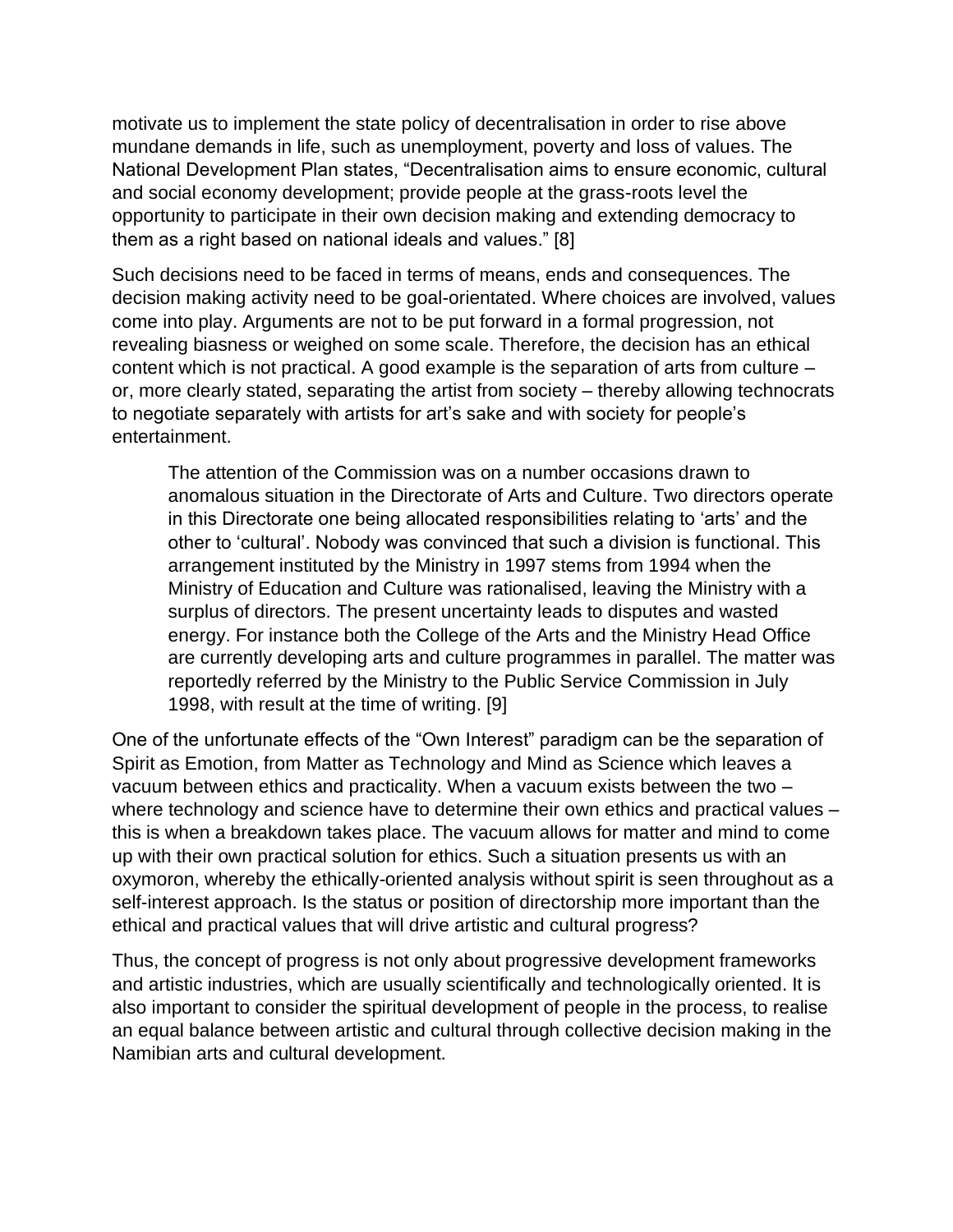# **Three Dimensionality of Ethics**

Ethics combine the arts as beauty with technology as utility and science as the application of ideas and decisions in human activity. That is what make ethics an important factor in personal, institutional and national decision making.

We are all the product of the accumulation of our decisions. If we aim for VISION 2030 as a national dream, then we need to consider collective decision making as the only way to come up with an ethical decision. It is often the best practical way forward. Government, the private sector, parastatals and the nation, in all its diversity, should be involved.

Batra Ravi states, "Human existence has three aspects: physical, intellectual and spiritual. Intellectuals today ignore the spiritual aspect of life in their hypothesis, but to Sarkar, spirituality is as much inherent in human nature as physical and intellectual traits" [10]. To transform the arts and culture for sustainable development, these three values should be considered for employment creation and empowerment of the Namibian masses:

#### **Appreciation**

**Spiritual** Arts Beauty

#### **Applicability**

**Physical Technology** Usefulness

#### **Learning**

Mental **Science** Understanding

Beauty = a combination of qualities that give pleasure to the senses

Arts = the expression of human artistic talent or skill

Utility = the quality of being useful, to be functional

Matter = physical substance, material or things of a specific kind; something tangible, in contrast to spirit or mind

Understanding = knowledge of the meaning, importance or cause of something Reason = the cause of something or somebody doing something; an act, situation, etc. that explains or justifies

This brings us closer to the utilitarian three-dimensional ethics approach that allows us to apply what we preach with Vision 2030. The ability to create an interaction among these three ingredients allows us discuss the creative process applied, to come up with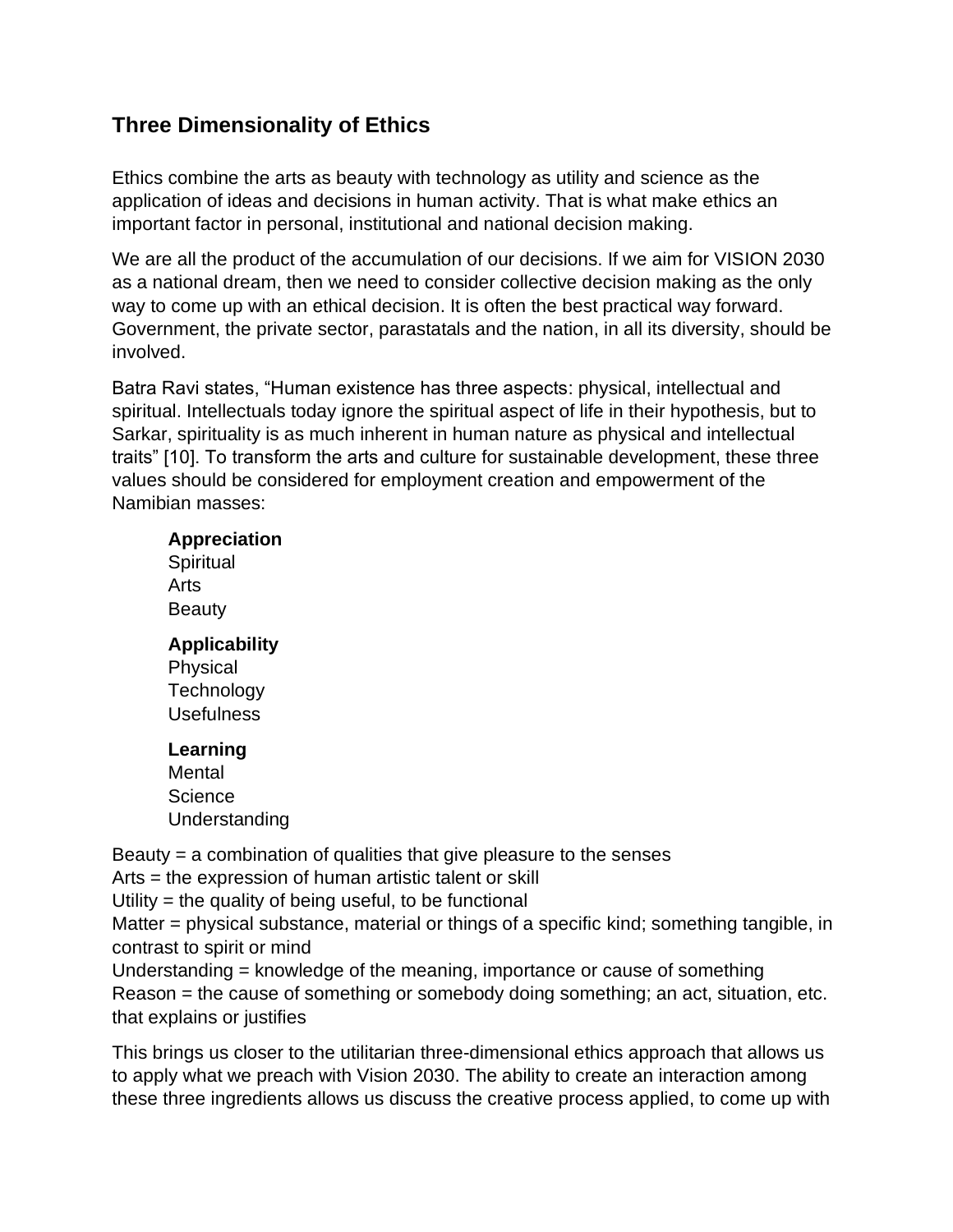a product design or concept wherein vacuum is filled with a mixture of the three aspects of human existence. All the appreciative, applicable and acknowledgeable values of our particular cultural context are considered in terms of their practicality to our activities as human beings.

However, the three-dimensionality currently applied is more tilted to progress (with a capital P) in the Western sense, a tendency that has destroyed the ideals in many African countries and the world at large. The current concept of progress leans more towards "Politics, Perks and Powers" for an elite indigenous few and leaves the masses of the country "Penniless, Poor, People" (the three big Ps). [11] This is a situation in which Politics is justified as democracy, Perks as advantages for politicians and Power as democratic elected rulers of the people. Thus, the Politics of Progress for the sake of Prosperity could be the new national (or even continental) order. Politics has determined its own ethics without making the full circle to obtain collective consensus.

"Having tasted life as consumers in the international market, African elites became ardent believers in the global economy." [12] This new belief in the global economy makes it clear that progress – which only occurs in scientific and technological spheres with their own ethics – is doomed, because it was not conceptualised within the people's spiritual arena. So, we should insist that any concept of progress for change to advance cultural democracy in Namibia should be spiritualised. That is to say, progress should be accompanied by peoples' spiritual values simultaneously. This is even confirmed by the current concept of progress, where the emphasis is placed more on the advancement of science and technology and not art.

# **The Art of Designing Cultural Diversity**

People always find it difficult to see the huge difference between analysis and design. This becomes difficult if one's aim is to implement cultural diversity in Namibia within its different ethnic groups. With analysis, one first needs to recognise past and current cultural situations. Thus, in order to understand the Namibian Cultural situation (and to know what to do about it) is to reconstruct the past and reconsider the present in order to come up with a meaningful cultural coexistence.

Because of past German, British and South African colonisation – and the slow pace of cultural democracy during post-independence – Namibian communities experience a challenging process of nation-building based on a cultural understanding of unity and diversity.

Culture is an aspect of human life that cannot and should not be guided or developed in particular, not from any foreign situation or perspective. Such attempts were already experienced and proved to be a failure. The same sentiments were also stated in recent findings of a presidential commission on arts and culture report: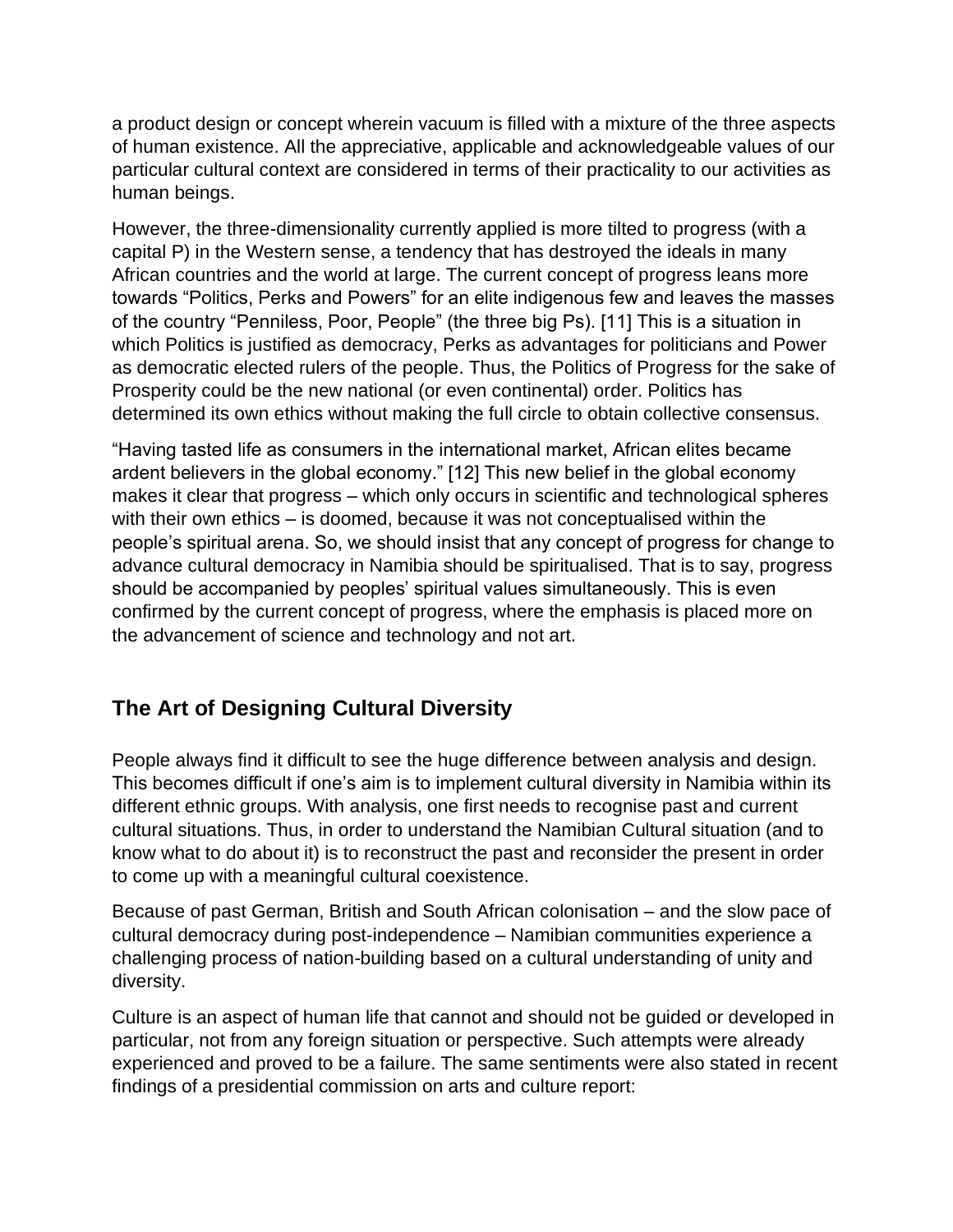Consideration of culture is not a simple matter. Namibia has, for instance, recently had to grapple with cultural questions in relation to the proposed 'Epupa' hydroelectric project … The fact that such concerns are thorny does not mean that they should not be grasped, since one is often dealing with issues of human rights, and of heritage that is irreplaceable, as well as the pressing need to create employment and economic growth. Many projects simply failed as the designers did not consider the cultural context in which the project had to be realised. Inappropriate ideas and colonial attitudes about superiority of certain cultures, such as 'modernisation,' still pervades in many projects. [13]

Sociologists and anthropologists have long been interested in studying the dynamic within and between different cultures. Culture refers to specific ways of life in a particular community. Culture differs, on the first level, in beliefs, attitudes and practices. On the second level, the style of material culture in dress, architecture, leisure, patterns and art, including preferred foods and modes of preparation. Thirdly, culture differs symbolically through norms and values, including religion, ritual and political authority. These primary levels enable us to determine central belief systems in order to assess behaviours and attitudes of artists, actors and spokespeople within cultures, as well as to understand our social structures. Thus, for someone who derives from a monoculture, being unaware of the aforementioned statement in the Presidential Commission on Arts and Culture Report, the following may be valid:

If you are immersed in one culture, it is hard to imagine that there are other very different cultures. If you base thinking in one culture, it will be hard for you to imagine that there might be different cultures of thinking. At the simplest level, the 'design' of culture is very different. Judgement is about assessing 'what is.' Design is about producing possibilities of what can be. There are possibilities that can be judged, but judgement itself can never produce possibilities. It could be said that, if we had a rich possibility culture, then law courts would have a hard time because other 'possible' explanations might become so prevalent that conviction would be difficult. [14]

To be immersed only in one's own culture – and being unaware of the intricacies of other cultures – *cultural relativism* becomes the diametric opposite, *cultural stereotypes*. Both are collective mental constructs (i.e., they do germinate in the minds of certain humans). But while the former leads to understanding, compassion and cooperation, the latter leads to misunderstanding, hatred and conflict.

Such a situation results in the exciting times in which artists live today. But it is also a dangerous time. Today, many human conflicts arise from a failure to recognise cultural complexities or from perceived threats to cultural values. The road to security and prosperity – for artists, politicians, technocrats, decision makers of cultural policies and social structures – requires that we celebrate and encourage our cultural difference instead of negating one another.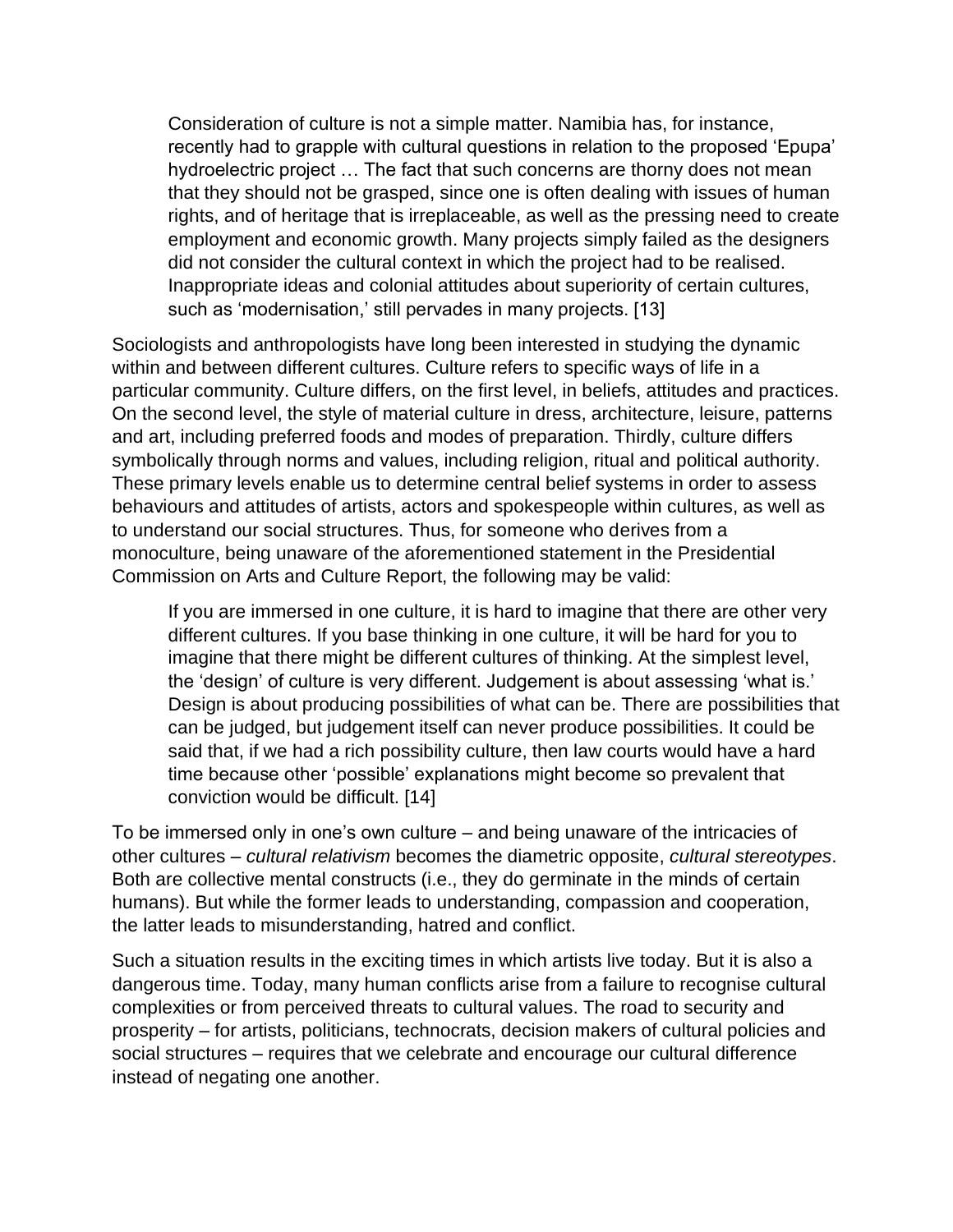Cultural stereotypes also lead to formula bound thinking that imprisons the imagination and leads to tokenism. It stops us from using what we know to be the great asset of our species: human versatility. Especially if one considers such a small population in a large country with more than thirteen different indigenous language groups. Even the textural value of its flora and fauna are diverse, from agricultural, to marine/fisheries, to mining, to tourism, etc. Thus, if we are to free ourselves from such formulas, our imagination needs many sorts of nourishment and stimuli. Among them, it certainly needs arts.

Truth is not absolute. Through other cultures, we return with new insights onto our own particular society. Art helps demonstrate that we are different, yet one. [15]

Value is to Design …………AS…………. Truth is to Analysis

With analysis, we put past and present events together in order to create and deliver value. The design is not there until we make it and put it there. Thus, we need to take note of the differences in our artistic and cultural practices – as well as the symbols of Namibian people that make us one – in order to comprehend the diversity and unity in the country.

## **Truth Is in the Hands of Artists**

Education has always been obsessed with truth and analysis. Design has been almost completely neglected and has been relegated more to graphic design, dress design and architecture. It is considered that design is not fully a part of everyday thinking. That is a real disaster which has continued for centuries. That is why politicians were so embarrassed by their intelligence and political advisors on the Iraqi conflict. Look at the problems created by Bush and Blair. Judgment and justification only made conflicts matters worst. There is a need to design a way forward. It should not be left in the hands of a few clever government principal art role players (or technocrats) appointed by the system alone. The truth is also in the hands of artists and grassroots people.

It is said that clever people are good at solving difficult problems. They can cope with a degree of difficulty that confuses the less clever person. But they are not good at solving easy problems. They tend to give a superficial answers. The ability to tackle easy problems with great fluency and depth seems to be quite separate from the ability to tackle difficult problems.

Qualities such as breadth, perspective, balance, assessment of priorities, realism and 'actuality' are rather different from those that go to make up academic cleverness. A brilliant mind often uses its thinking to construct an ingenious logical argument based on premises so narrow that the outcome is confusing and useless to ordinary people. Being able to spot the rare implication that no else can spot is not the same as being able to allot priorities in an effective manner.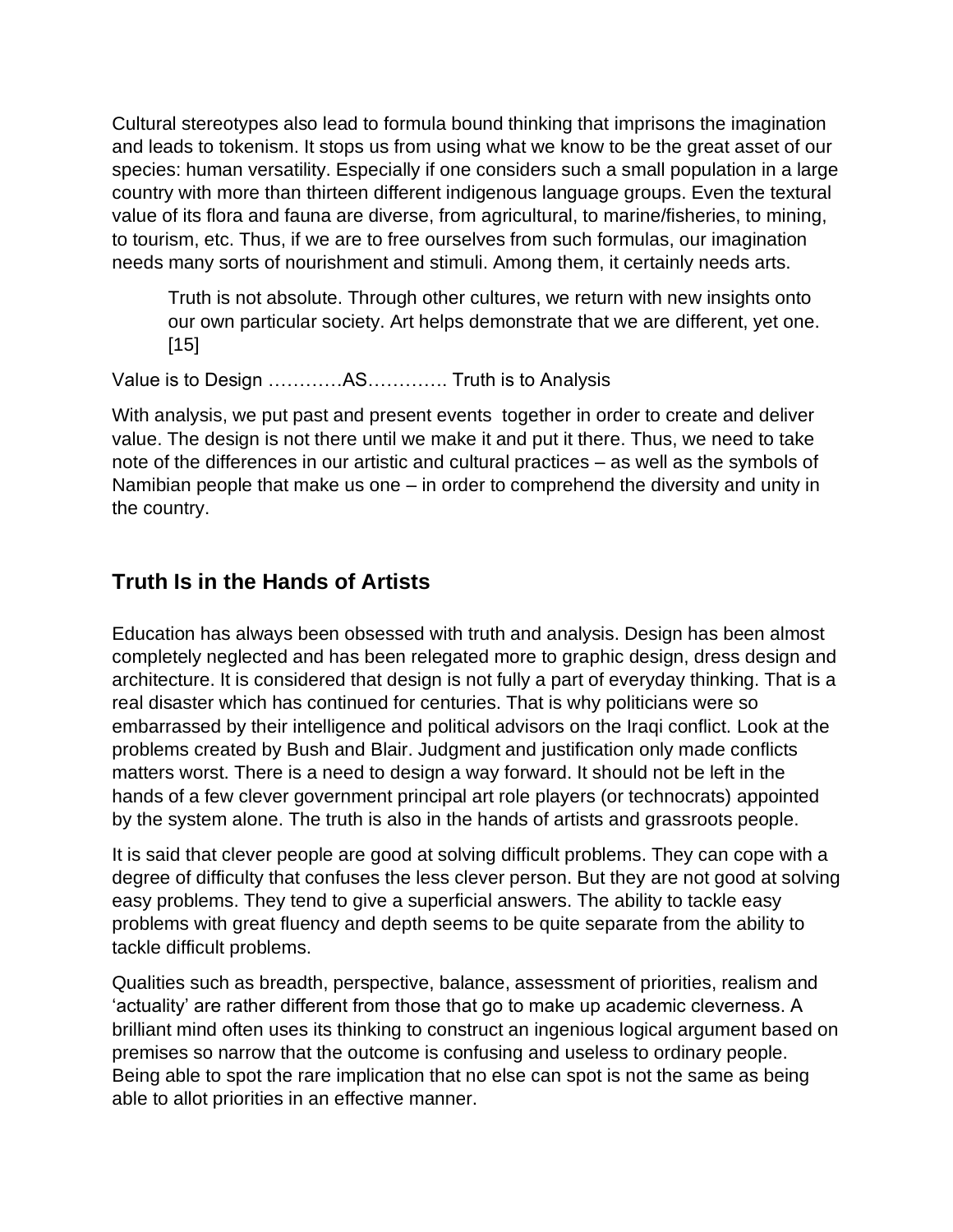Analytical thinking is not the same as constructive Thinking.

Talkers and doers do not use the same mental abilities

A talker is forever classifying, relating and distinguishing.

A doer is forever simplifying, assessing importance, looking at consequences.

Value is to Design ……AS…… Truth is to Analysis

Thus, the task to add value to life is in the hands of the artists. Only by improving the life of the marginalised artists may we have a chance to improve the life of others. Artists are not above the ordinary, neither below nor on the sides. Artists are an integral part their communities. That's why they are the first to feel and mirror the joys and sorrows of their people in their artworks.

Artists must continue to enrich us by delving deep into the soul of society. Art should show both what we want and what we do not want to know of ourselves. [16]

No artists can claim to have access to truth – or even any real version of a happening – but one may agree that artists do have a slight advantage, because what artists do with their talents and creative abilities is lend passion, sensuality and emotion. Art productions lend a kind of spiritual element to reality that enhances the truth to inspire change.

# **Artist in Society**

Artists are a separately identifiable group of workers. Society takes note of their role without having a clear idea of what it is they do. This results in questions like: who needs the artist and his/her art? What does s/he give? To whom does s/he give? From whom does s/he take? Whom does s/he serve? Should s/he serve? Is s/he free in a society of marketing, freedom of speech and media?

There are many kinds of artists from different backgrounds in Namibia. Some really do not have a social conscious; they do not see the connection between art and life. Others are very conscious about the human situation around them and use their art to improve the situation.

Art can be transforming and educational, or even entertaining (with a bit of comedy), but it can be also revolutionary. There exists huge misfortunes like HIV/Aids, crime, rape, gender abuse, corruption, ethnicity and nepotism in Namibia. That's when one needs the artists who are conscious of such social misery to use their art in such a way that it transforms society.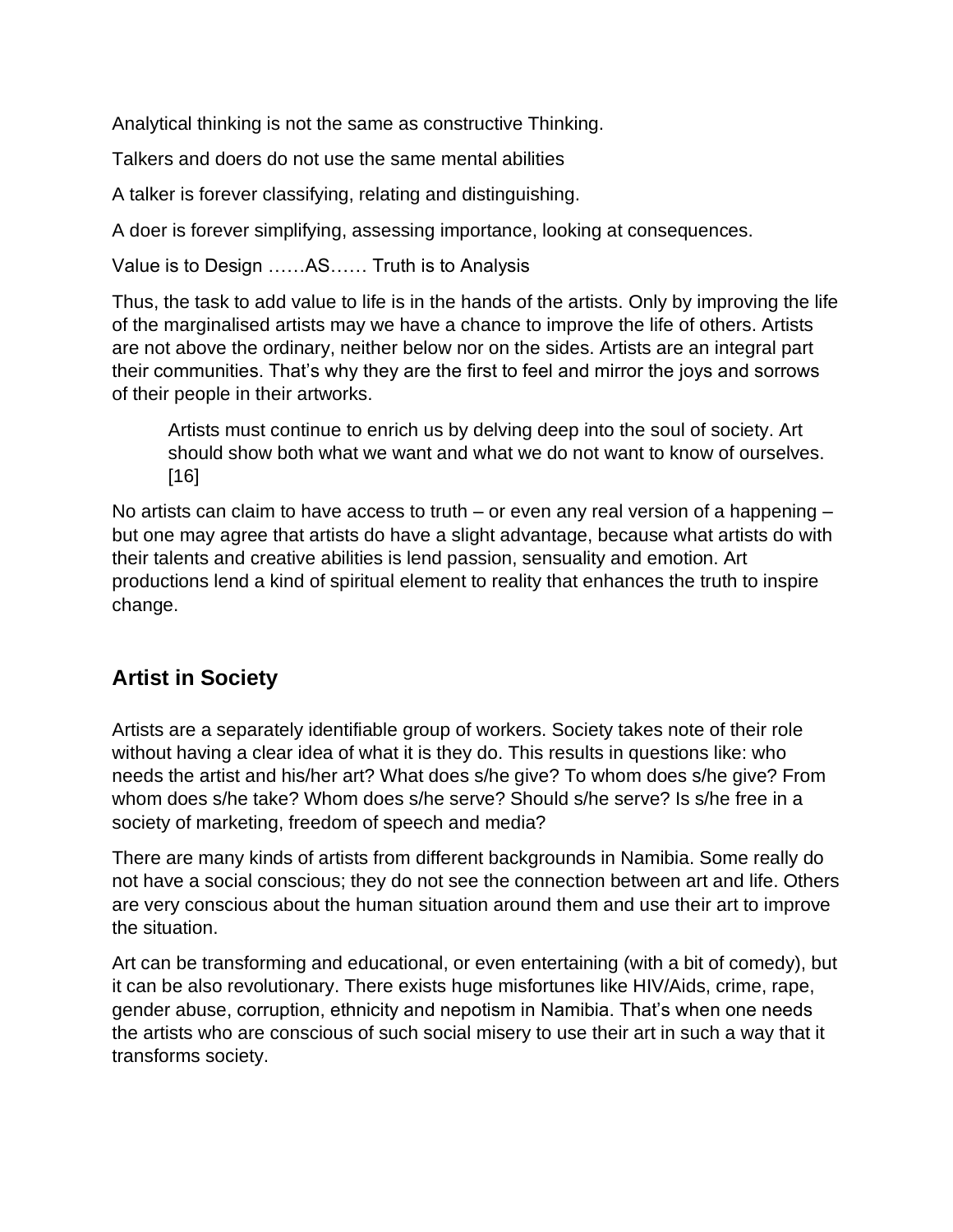For most artists, the world has a moral dimension, meaning there are overriding issues of integrity, dignity and responsibility; they describe values for human survival and peace. This is true for many of us, but the artists have the ability to express these issues so powerfully that they can influence a very wide audience. [17]

A Namibian artist is no different from other artists in the world or on the continent. We have seen the kindheartedness of artists who donate their art works for fundraising to aid the poor, HIV/Aids victims and many other worthy social causes in the country. We have also witnessed to courageous side of artists who organised the Oruuano Artists Union and mobilised a protest march to the Namibian Presidential Residence. [18] During July 2004, artists once more exhibited their freedom of speech by having a meeting with the Namibian Parliament Selected Standing Committee to query their frustration with Arts and Culture technocrats in the government system. All these are manifestations of Namibian artists' willingness to stand firm for their own rights and also that of the diverse social fabric of which they are an integral part. [19]

The concerns of artists in the African sub-Saharan region does not differ widely. All comes down to a matter of hegemony, felt too in South Africa about six years after majority rule. They also had to confront the new constraints that stood in the way of the artists' mission, duties and status.

[A] number of exiting discussions [are] about of being "black" in South Africa; the implication of racial stereotyping; the reasons for the lack of access for black artists to the programme of the mainstream, often white dominated, cultural institutions; and the notion of standards used by gatekeepers in such institutions. [20]

But, a very important African writer warns also that, if the artist thinks of searching for his/her African personality as a battle cry, it's bound to throw the artist into a stance, an attitude, that will result into suffering of his/her art. Which imply that the artist should always stay true to him/herself in order to gain respect and authority from society, institutions and the system.

# **In Conclusion**

An important part of the required cultural work is to keep on reinforcing an approach of cultural diversity that falls on the shoulders of artists, intellectuals, writers, poets and politicians, to build bridges between different peoples and cultures in Namibia. By encouraging and enhancing dialogue between our diverse communities, thinkers, economists and policy makers (including artists) will enable Namibians. A vital ingredient for both individual and societal fulfilment – as well as the sustainability of our bio-diversity – is to foster artistic and cultural experience so as to create a rich united and diverse culture.